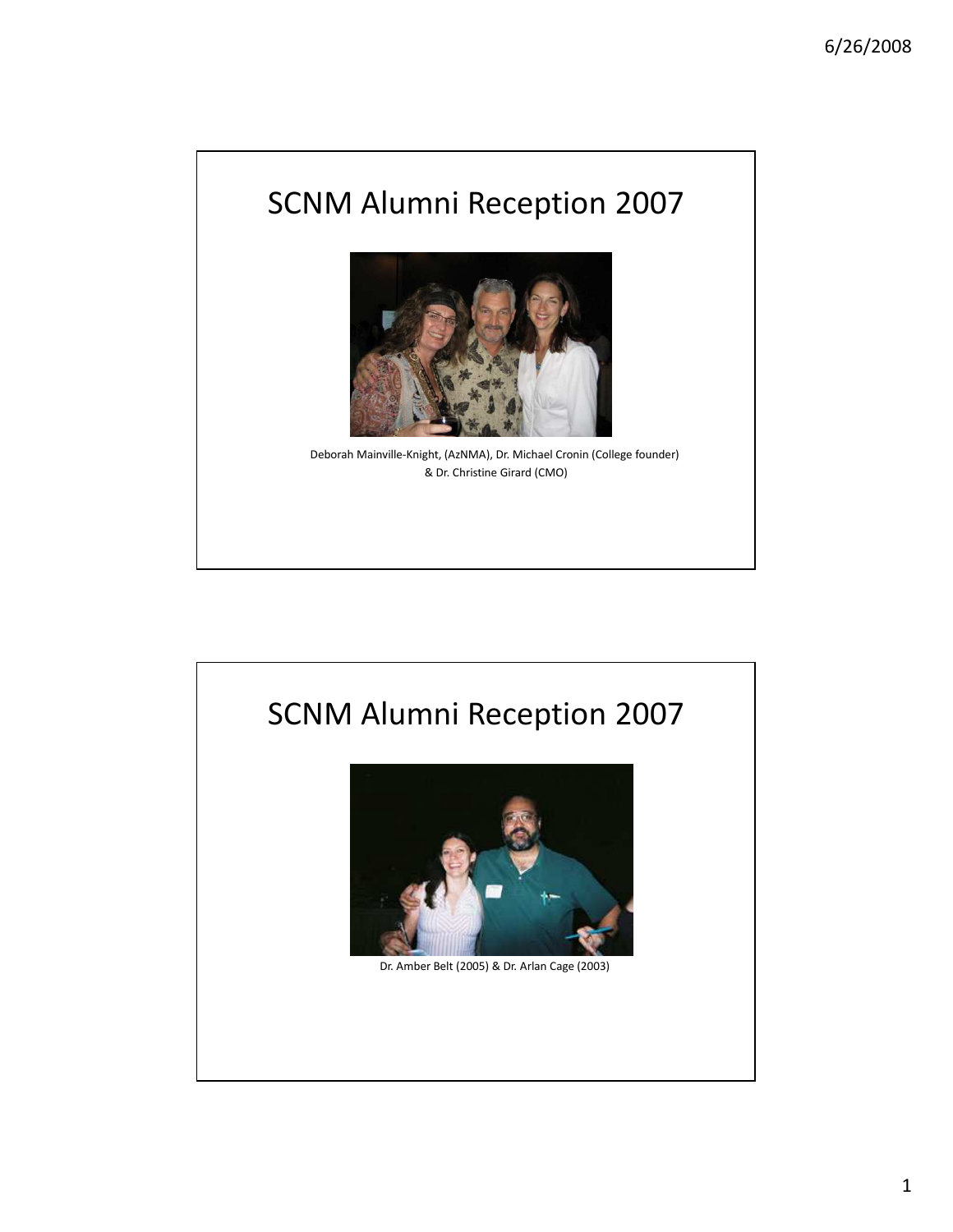

Dr. Arlan Cage (2003) & Dr. Ann Marie Fine (2000)

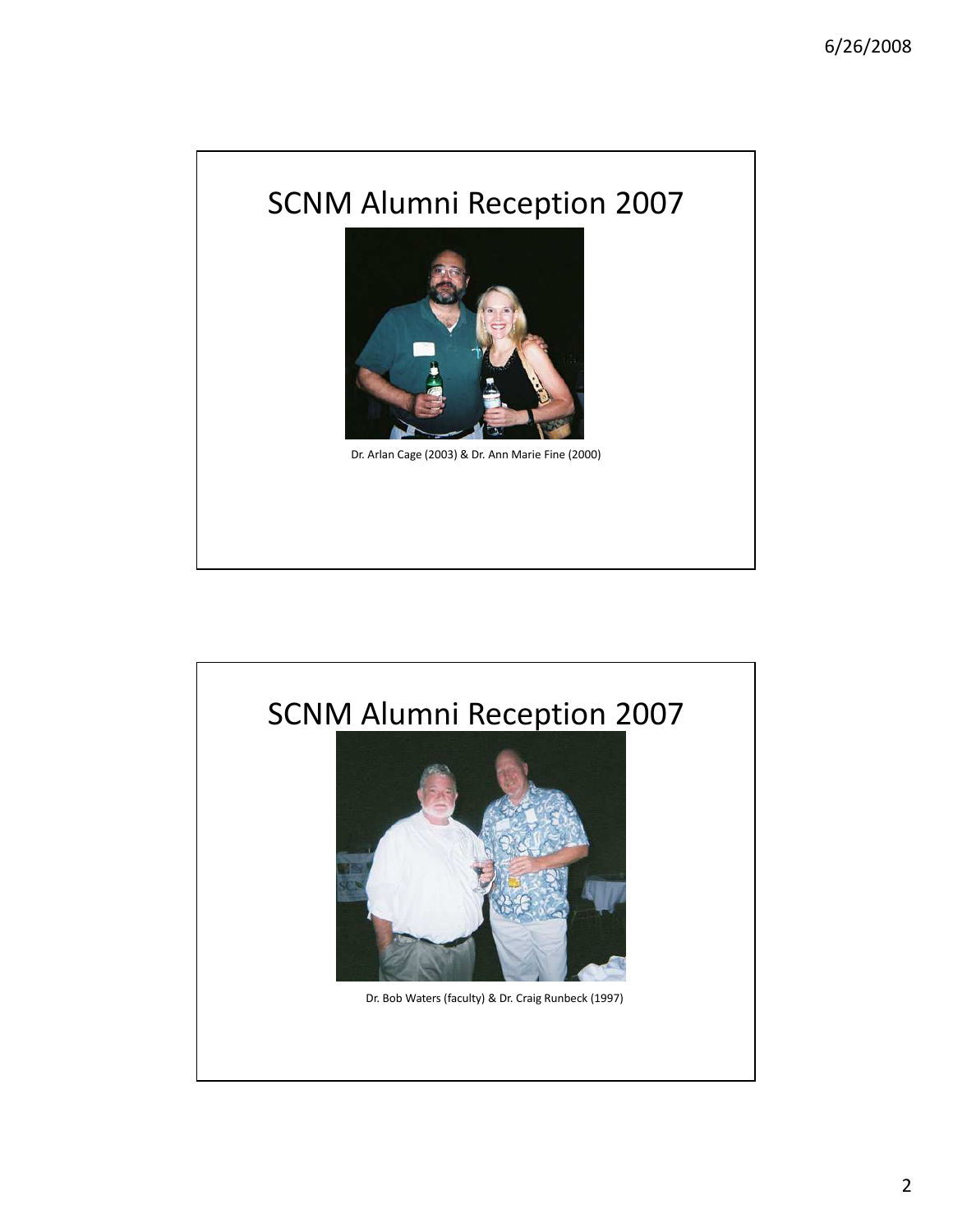

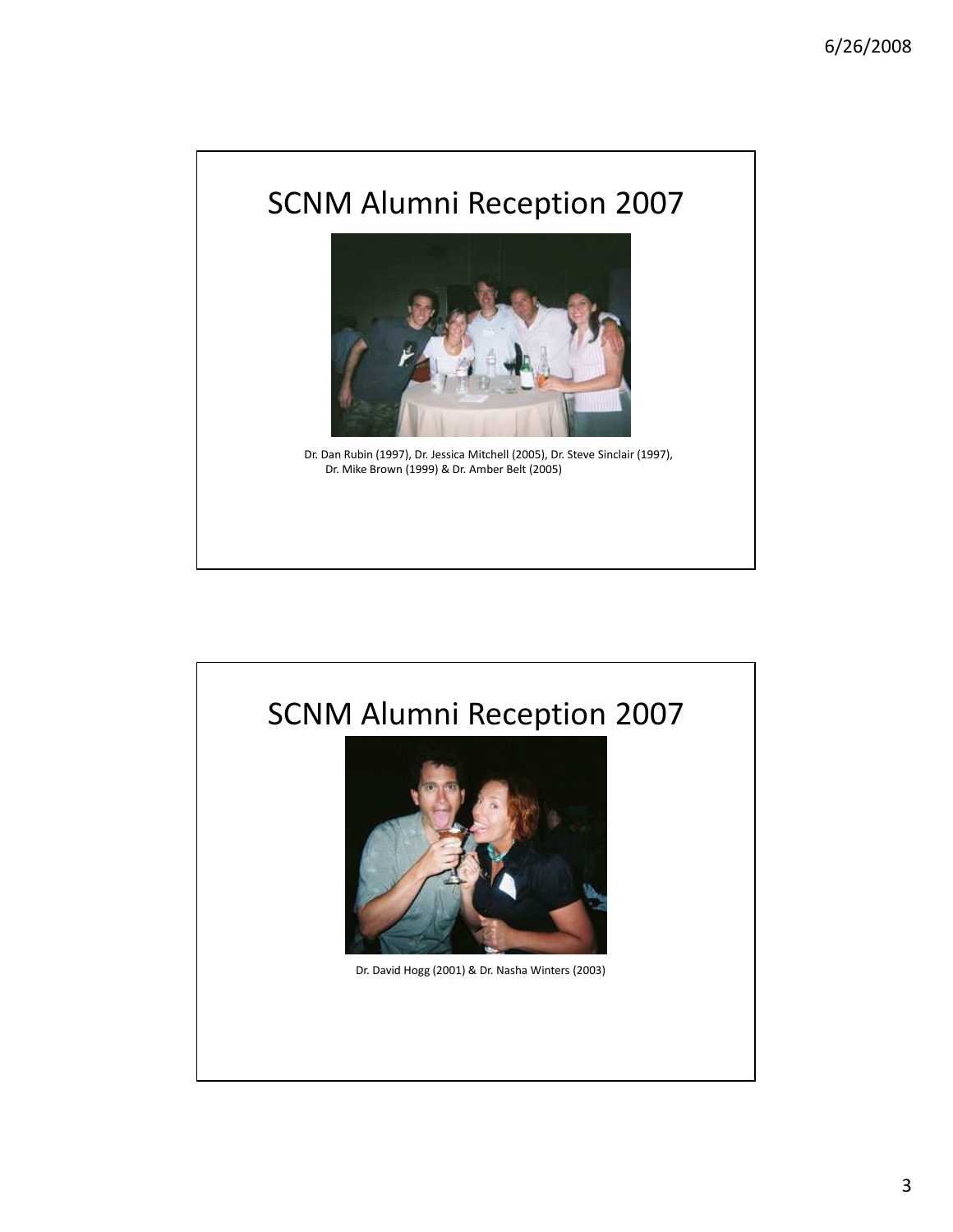

Dr. Mark Carney (1997) & Kerri Weiss (staff)

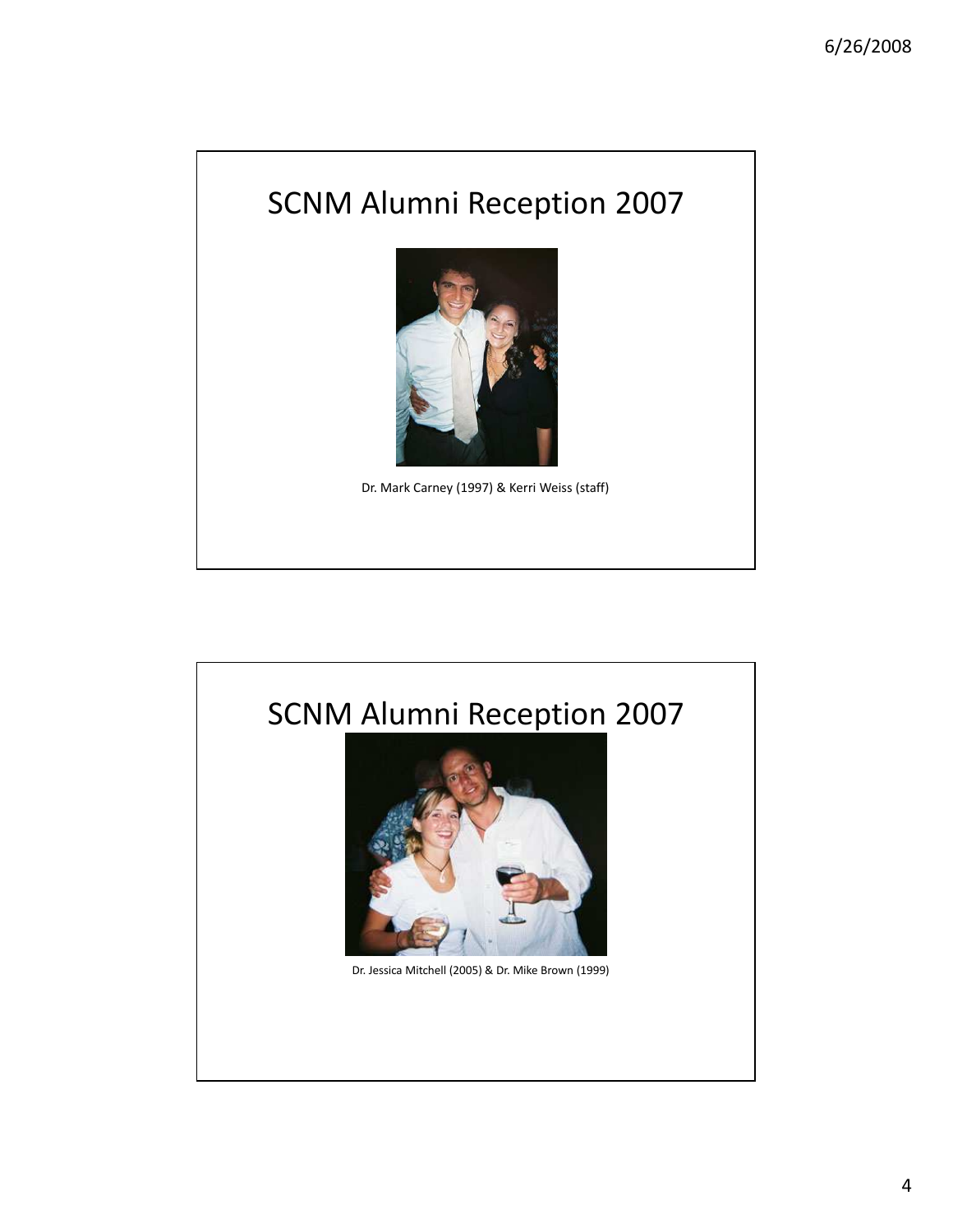

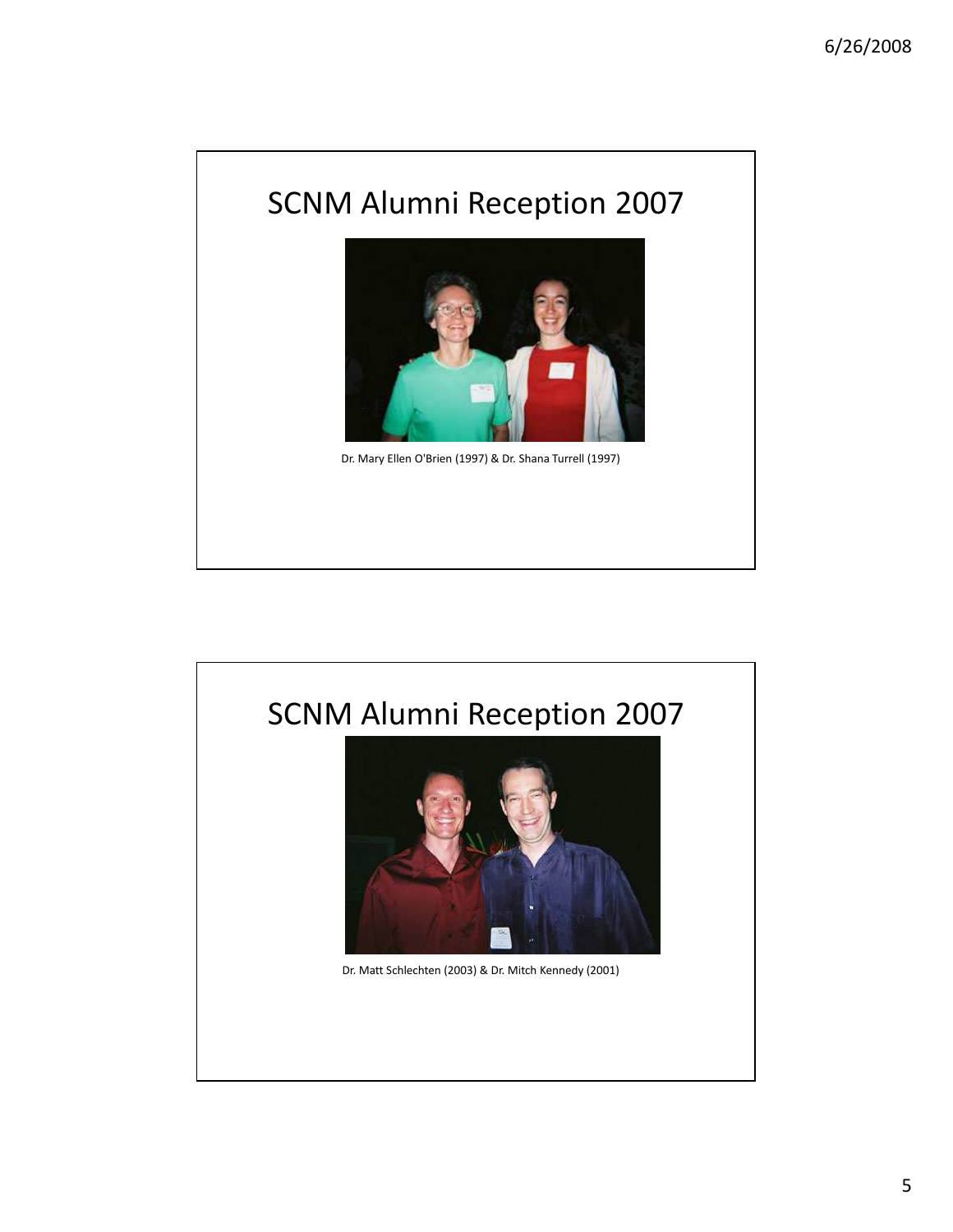

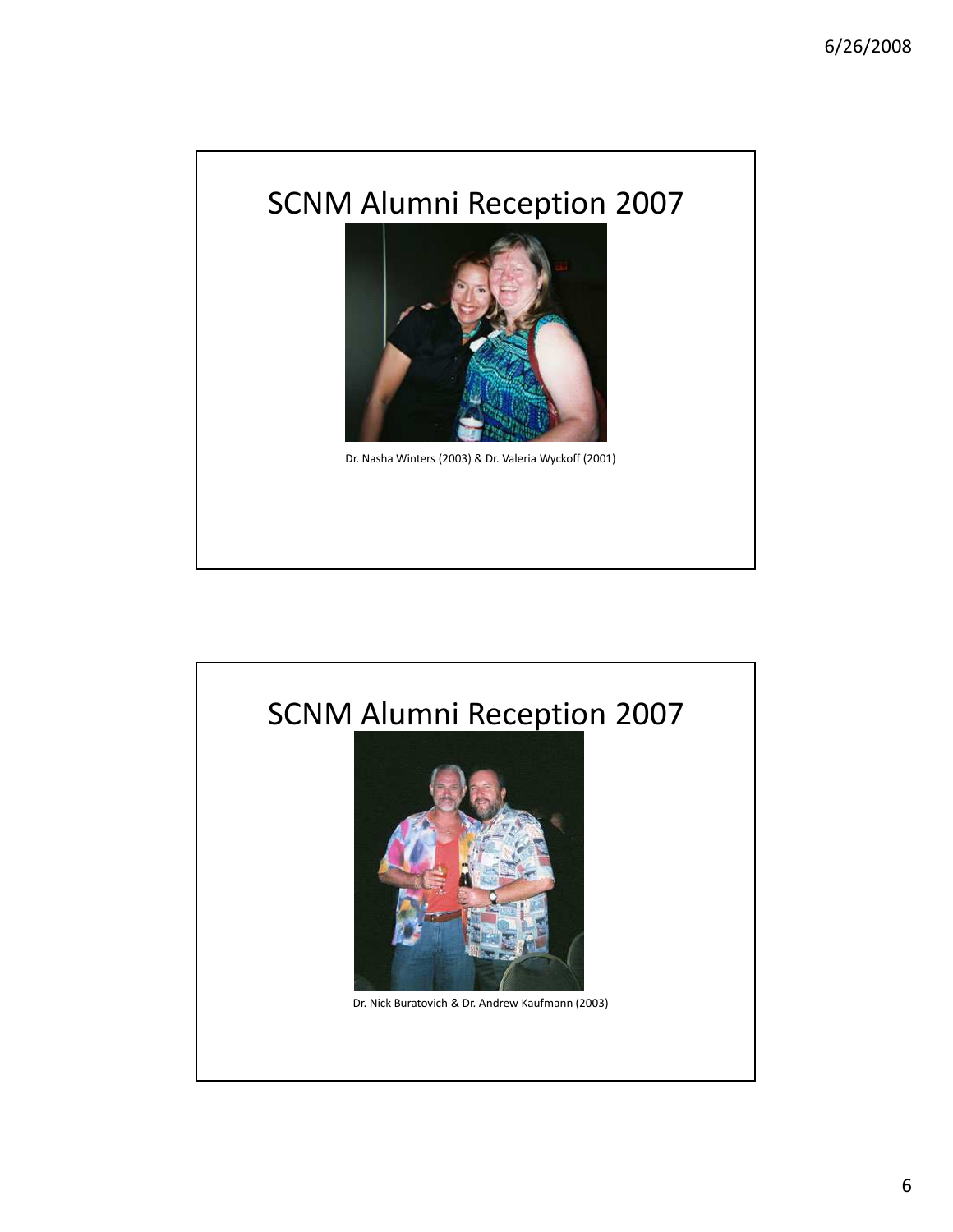

Dr. Peter Swanz (2005) & Dr. Stacy Austin (2005)

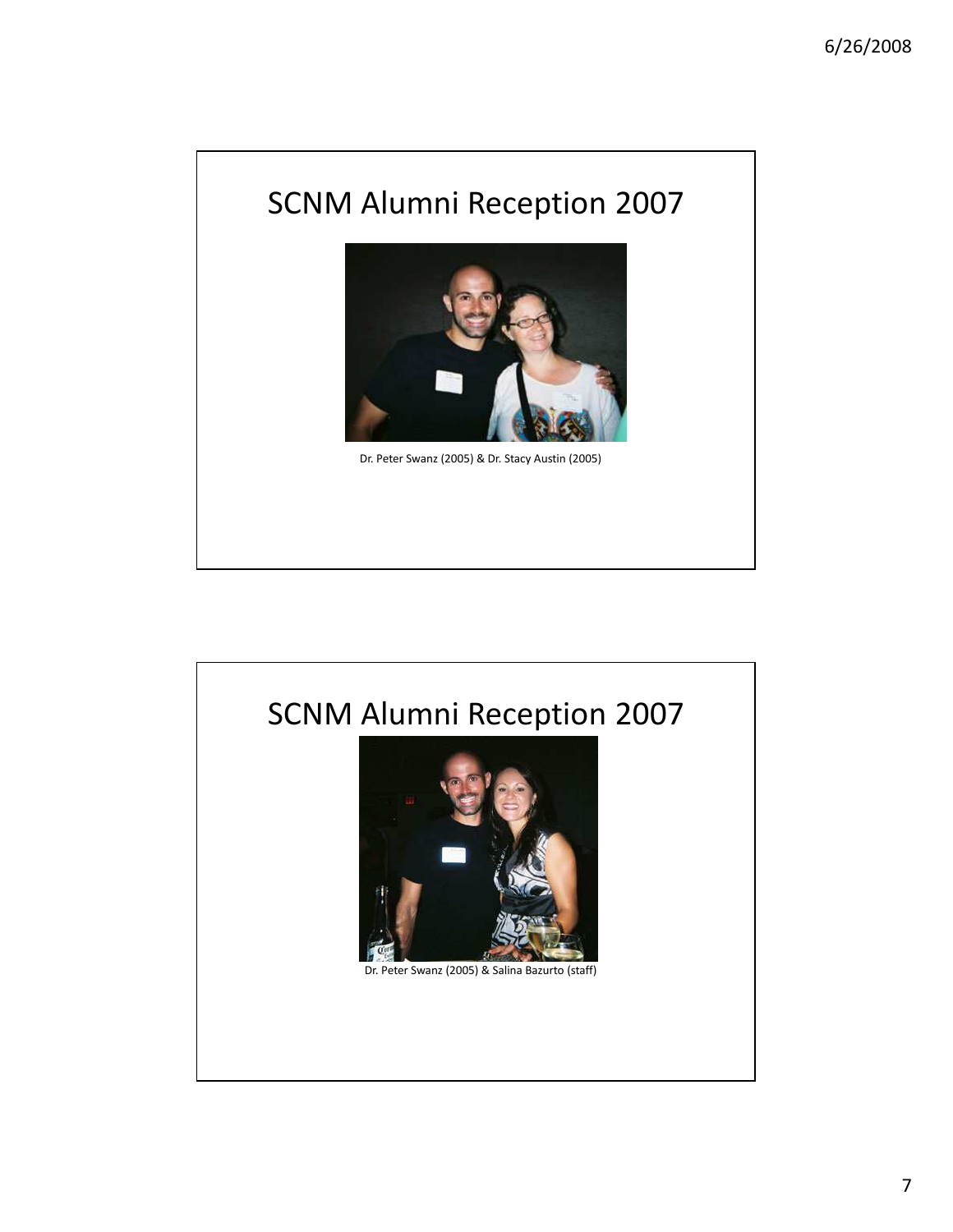

Dr. Phranq Tamburri (2001) & Dr. Kim Slagel (2000)